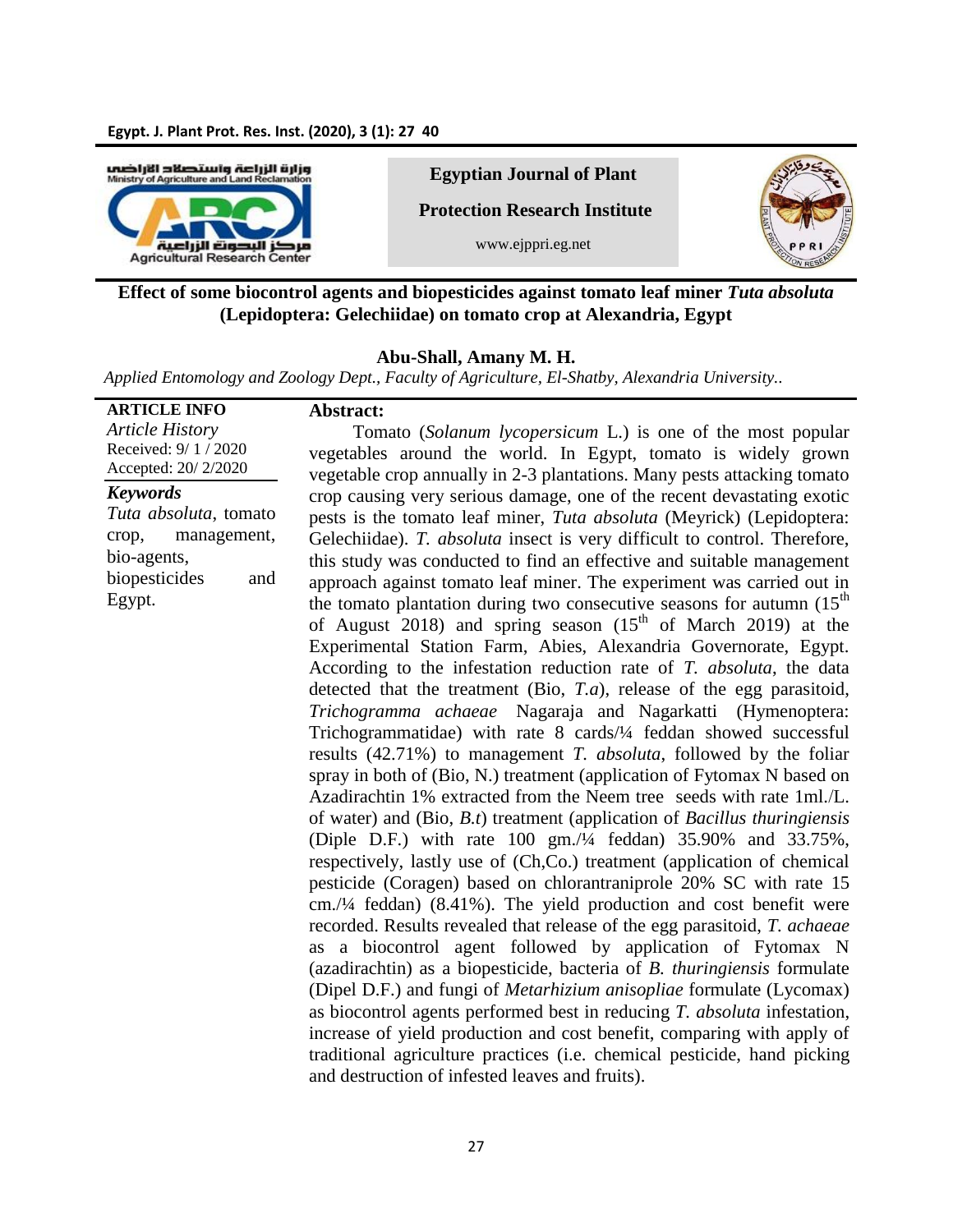# **Introduction**

The tomato leaf miner *Tuta absoluta* (Meyrick) (Gelechiidae: Lepidoptera) is native pest of neotropical region. In 2006, it was identified in Spain and after that it has spread to most of Europe, Africa, West, Central and South Asia (Sridhar *et al*., 2014 and Venkatramanan *et al*., 2017). It is originated come from South America, rapidly invaded different European countries and spread very fast along the Mediterranean Basin including Egypt (Desneux *et al*., 2010). In Egypt, *T. absoluta* was first detected in 2009 on tomatoes at Marsa Matrouh (northwestern Egypt), then the pest rapidly spread to the upper and lower regions of Egypt (Moussa *et al.*, 2013 and Salama *et al.*, 2015). It is oligophagous moth feeding on solanaceous crops and one of the key pests of tomato production (Garcia and Espul, 1982 and Germain *et al*., 2009). Tomato (*Solanum lycopersicum* L.) is considered one of the most economically important vegetables around the world. *T. absoluta* is one of the major devastating exotic pests attacking tomato crops in many regions of the tomatoproducing worldwide. Severe infestation with *T. absoluta* can potentially result in significant damage by feeding on all aerial parts of tomato plant and affects both yield and fruit quality. If *T. absoluta* is not properly managed, it is causing 80–100% crop loss in the field and in protected cultivation (Desneux *et al*., 2010; Khanjani, 2013 and Ramzi Mansour *et al*., 2018).

In order to reduce the excessive use of insecticides in tomato fields, environmentally control strategies have been developed, including cultural control measures (e.g. crop rotation, selective removal and destruction of

infested plant material) (Korycinska and Moran, 2009) and the use of entomopathogens (Urbaneja *et al*., 2012). Also, lepidoptera pheromones have been used for insect monitoring and mating disruption, which is a great biotechnological tool to successfully reduce *T. absoluta* infestations (Cherif and Kaouther, 2014). This involves only the follow-up of male flight activity during the growing season, which aims at deciding the most appropriate timing for applying either pestcticide treatments or biological control (Caparros Megido *et al*., 2013).

Biological control using natural enemies would be the concerted use as a major component of any integrated pest management (IPM) program for controlling *T. absoluta*. Egg parasitoid species of family Trichogrammatidae are considered efficient biological control agents and are widely used commercially for the suppression and control of lepidopterous pests on many crops (Agamy, 2003 and Ballal *et al*., 2016). They are easy to rear and release either in open fields or protected crops (Chailleux *et al.*, 2012). Selection of the appropriate *Trichogramma* species for controlling a given insect pest is a crucial factor to the success of biological control program (Desneux *et al.*, 2010; Mills, 2010 and Chailleux *et al.*, 2012). The parasitic wasp *Trichogramma achaeae* Nagaraja and Nagarkatti (Hymenoptera: Trichogrammatidae) has been suggested as a possible biological control agent against *T. absoluta*  (Pasquale *et al.*, 2015). On the other hand, botanicals have been the oldest tool used for the control of insect pests. Several plants exhibit antifeedent properties against an array of insects. Among them Neem is one of the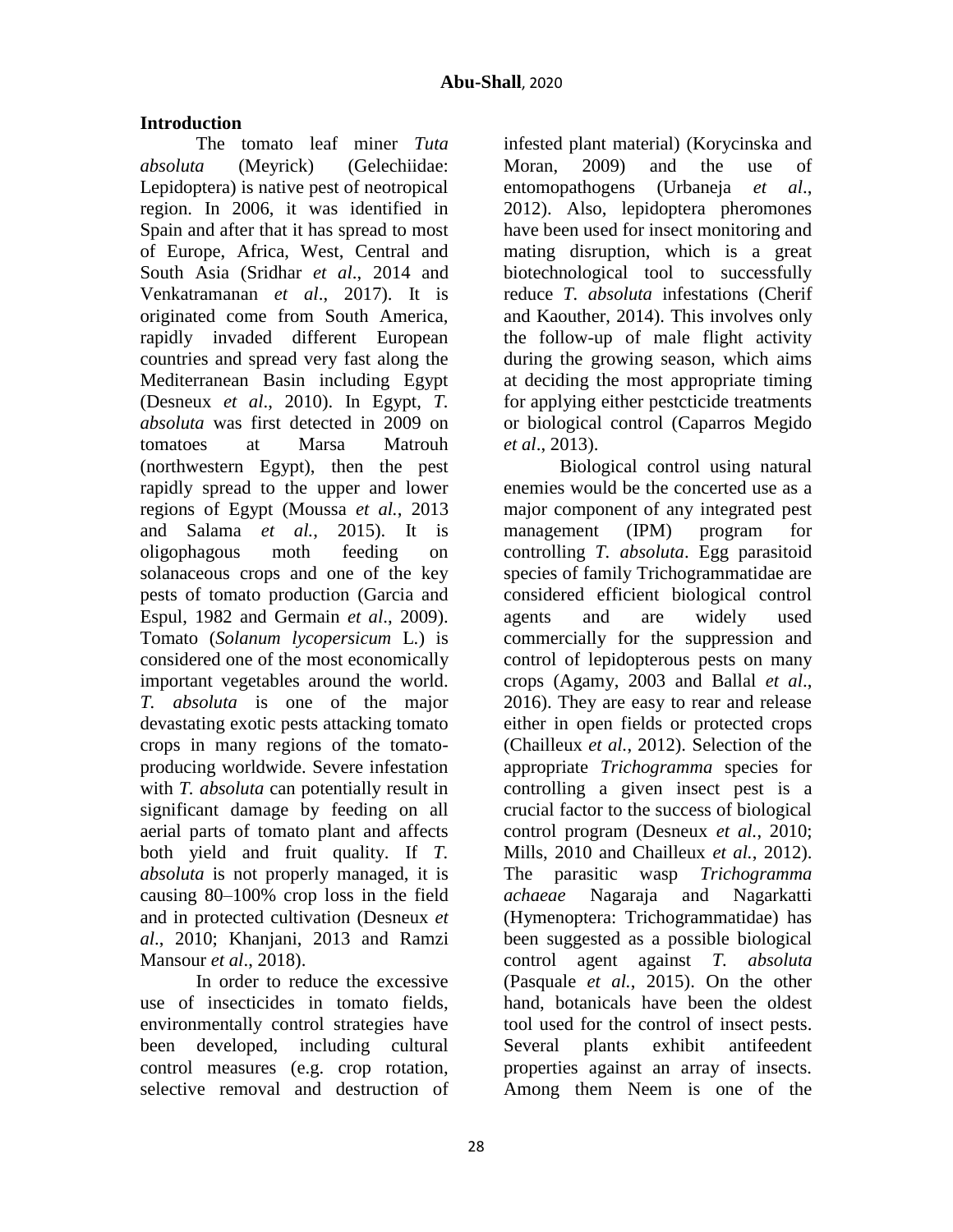important plants still find a place in modern pest management programmes (Kona *et al.,* 2014).

Tomato is known as the main host of *T. absoluta* and feeds, develops and reproduces also on other solanaceous plants such as potato, tobacco, eggplant, pepper, aubergines, black nightshade and several weeds such as jimson weed (Pereyra and Sanchez, 2006). However, the main damage is usually observed on the leaves and fruits, but inflorescences and stems can also be affected. Eggs of *T. absoluta* are deposited chiefly on the leaves, singly or in small groups, and the larvae attack leaves, stems and fruits. Larvae of *T. absoluta* feed on the mesophyll of the leaf leaving only the epidermis intact with its feces, which subsequently widens and then the damaged tissue dries. Under intense attack, the damaged leaves turn yellow, wither, and senescence; the fruits are destroyed; and the plant is ultimately die (Maluf *et al*., 1997).

Current management of *T. absoluta* in Egypt as a part of Mediterranean Basin, is mainly based on treatment with chemical insecticides (González-Cabrera *et al.*, 2011). At present, depending on the cropping system and infestation intensity, the main control tools used against tomato leaf minor, *T. absoluta* rely too heavily on conventional insecticides that have led to the development of insecticide resistance (Haddi, 2012). In addition, the problems of using chemical control are further exacerbated by awareness of environmental pollution, toxicity to natural enemies and increasing risks to human and mammals (Tillman, 2000). Therefore, the use of insecticides has become subordinated to other control methods, such as biological control

singly and/or in integrated with other methods as use of aggregation pheromones and biopesticides that have gained more credibility in the last decades (Senior *et al.*, 2001 and Agamy, 2003).

This experiment aimed to identify a non-chemical pesticide approach to control *T. absoluta* at Alexandria Governorate, Egypt. So, the present study was conducted to manage of *T. absoluta* population using some biocontrol agents and biopesticides comparing with use of conventional practices (i.e. chemical pesticide, hand picking and destruction of infested leaves and fruits) in tomato field at Alexandria Governorate, Egypt, by estimating natural rate of infestation.

# **Materials and methods**

# **1. Description of the study area:**

The field experiment was carried out at the Experimental Station Farm, Abies, Faculty of Agriculture, Alexandria University, Alexandria Governorate, Egypt. An experimental area of one hectare (equal 2.5 feddan) (feddan =  $4200 \text{ m}^2$ ) was planted with tomato (*Lycopersicon esculentum* Mill) variety Gold stone. Experimental area cultivated during two consecutive tomato plantations seasons for autumn  $(15<sup>th</sup>$  of August 2018) and spring season  $(15<sup>th</sup>$  of March 2019). Minimum, maximum temperature and relative humidity (RH) throughout the experimental period in the region was recorded from the metrological station: 623180 (HEAX), Ministry of Agriculture, Alexandria.

# **2. Experimental design:**

The experimental was conducted a Randomized Complete Block design with 8 treatments and 3 replicates during two consecutive tomato plantations seasons. Each replicate per plot was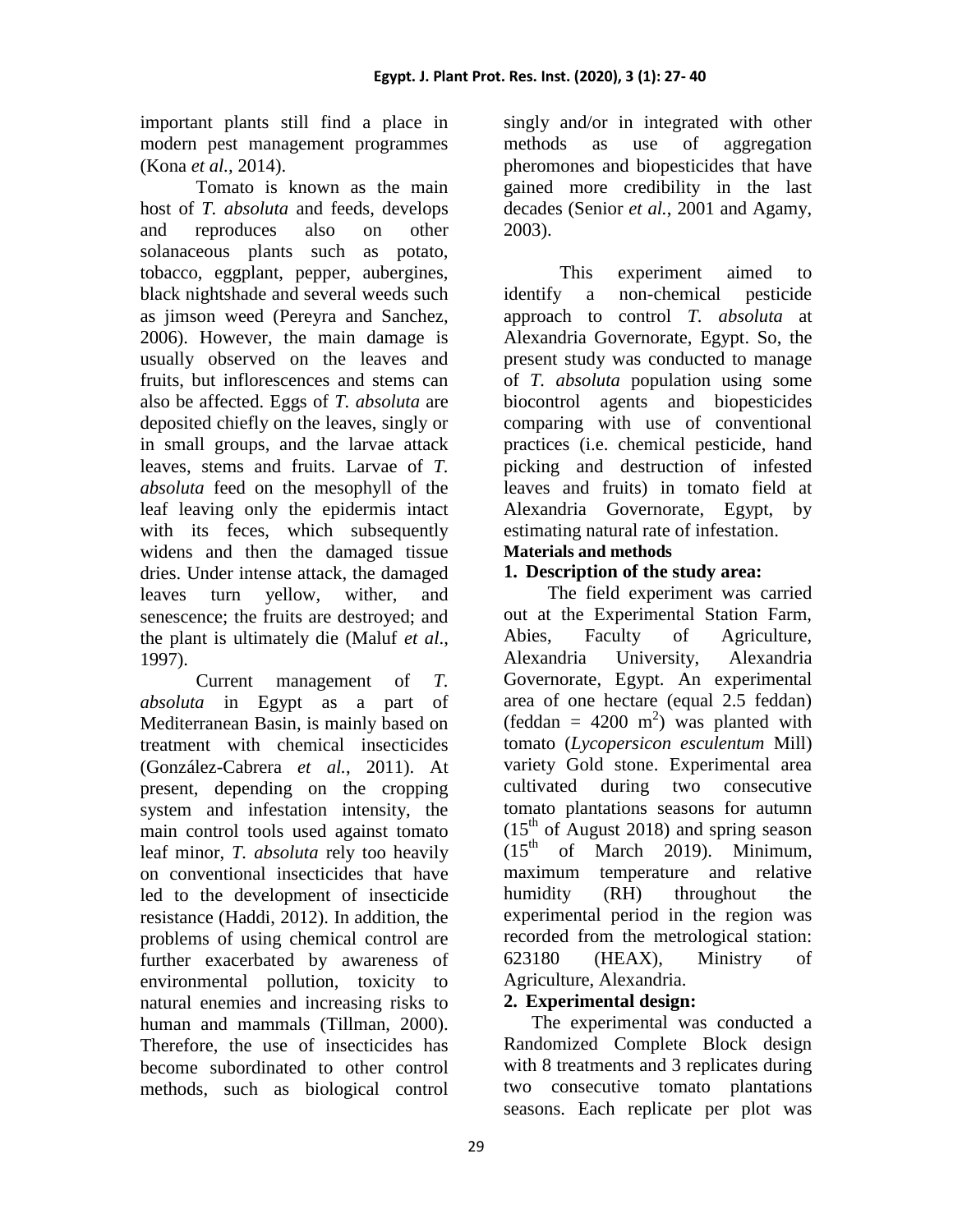contained 3 rows with 15 plants / row at 60 x 45cm spacing, for a total of 45 plants.

# **3. Experimental materials:**

Delta traps supplied with *T. absoluta*  pheromone were placed (4 traps/ feddan) at all the experimental plots and hung at a height of 1 m. The pheromone capsule was changed once a month and the sticky plate once a week. All the treatments started when more than 3 adults were caught in the traps. The number of 3 caught adults has been selected to prove the field pest presence without economic threshold correlations. After that, the pheromone traps were removed from all the field experiment. In Table (1) is given the treatments, trade name, scientific name, abbreviations of experimental treatments and application rate of each treatment. The experimental materials were diluted with tap water and applied at field rates based on the dose recommended by the companies. The treatments were (Bio, *T.a*) = release of the egg parasitoid, *T. achaeae* with rate 8 cards/¼ feddan as a biocontrol agent, were kindly hanged directly in the field on the tomato plants; (Bio, *M.a*) = application fungi of *Metarhizium anisopliae* (Lycomax)  $\frac{1}{2}Kg$ . / $\frac{1}{4}$  feddan in soil as a biocontrol agent; (Bio,  $B_t$ ) = application bacteria of *Bacillus thuringiensis* (Diple D.F. 9.4% WG) 100 gm./¼ feddan by foliar spray as a biocontrol agent;  $(Bio, N)$  = application of Fytomax N as a biopesticide, based on Azadirachtin 1% extracted from the Neem tree (*Azadirachta indica*) seeds with rate 1ml./L. of water by foliar spray; (Bio,  $Ph.T$ ) = application of Pheromone lures through installation of delta sex pheromone trap with rate one trap/¼ feddan;  $(Ch, Co.)$  = application chemical pesticide of Coragen 20%SC, based on chlorantraniprole with rate 15 cm./¼

feddan; (H) = Hand picking and destruction of infested leaves and fruits;  $(C)$  = control (untreated), which left without any practices carried out by the farmers. Foliar sprays were applied by using a knapsack sprayer **(Molla** *et al***., 2011)**.

## **4. Estimation the percent infestation by** *Tuta absoluta:*

The plants in all treatments were weekly visually checked. Ten plants of medium row were used for data collection from each replicate/ plot before treatment as well as  $3<sup>rd</sup>$ ,  $7<sup>th</sup>$  and 14<sup>th</sup> days after applied the experimental treatments. Data on number of healthy and infested plants; leaves and fruits infestation by leaf miner of *T. absoluta* were counted and recorded from all the experimental treatments per plot. Infested leaves per each treatment were placed in a plastic bag and taken to the laboratory. Leaves were examined under binocular microscope (no. of mines in the leaves/plant) and larvae of *T. absoluta* live or dead as well as mines were counted before treatment and in intervals  $3<sup>rd</sup>$ ,  $7<sup>th</sup>$  and  $14<sup>th</sup>$  days after applied the experimental treatments.

On the other hand, per ten plants percent infestation, leaves infestation per plant and fruits damage (visual estimation) by leaf miner per plant were calculated. To assess the effect of treatments on reduction in fruits damage, numbers of infested and uninfested tomato fruits from 10 plants were counted from each replicate in different control methods. After that, percent reduction in fruits infestation over control after two consecutive tomato plantations seasons was measured. Subsequently in the end of tomato plantations spring season 2019, fruits were weekly visually checked and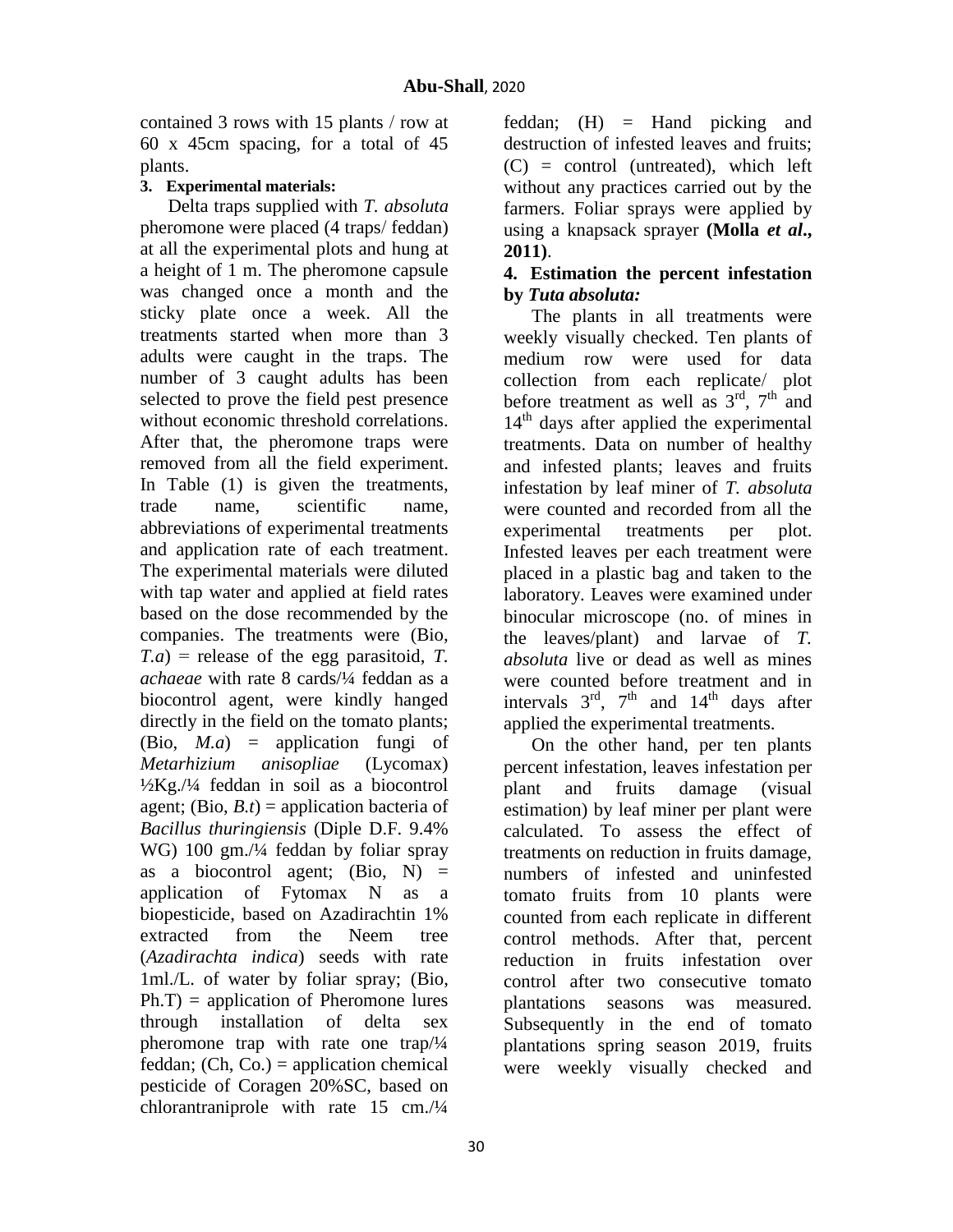harvested, then weighted. The data on yield production of tomato was recorded.

### **5. Cost-benefit of yield:**

At the end of harvesting, cost-benefit of using all treatments and control were estimated according to the following formula: -

Cost benefit  $=$  cost of yield production  $$ control costs.

The control costs included the costs of purchasing the experimental materials and labor crops cost at each treatment.

### **6. Data analysis:**

The data recorded on different parameters were analyzed statistically by using Co-Stat computer software program (2004) for analysis of variance. ANOVA was made by F-variance test and the differences between treatment means were compared by Fisher's LSD test (Al-Rawi and Khalf-Allah, 1980).

**Table (1): The different treatments applied on tomato crop infestation by** *Tuta absoluta* **during two consecutive tomato plantations seasons 2018-2019 at Abies, Alexandria Governorate, Egypt**

| <b>Treatments</b>                                                 | <b>Trade name</b>        | <b>Scientific name</b>        | <b>Application rate</b>                 |  |  |  |
|-------------------------------------------------------------------|--------------------------|-------------------------------|-----------------------------------------|--|--|--|
| <b>Bio-agents</b><br>a)                                           |                          |                               |                                         |  |  |  |
|                                                                   | 1.1.Trichogramma achaeae | Trichogramma achaeae          | 8 cards/1/4 feddan                      |  |  |  |
| 1. Egg parasitoid                                                 | (Bio, T.a)               |                               |                                         |  |  |  |
| 2. Entomopathogens                                                | 2.1. Lycomax             | Metarhizium anisopliae        | $\frac{1}{2}$ Kg./ $\frac{1}{4}$ feddan |  |  |  |
|                                                                   | (Bio, M.a)               |                               |                                         |  |  |  |
|                                                                   | 2.2. Diple D.F. 9.4% WG  | <b>Bacillus</b> thuringiensis | $100$ gm./ $\frac{1}{4}$ feddan         |  |  |  |
|                                                                   | (Bio, B.t)               |                               |                                         |  |  |  |
| b) Recommended pesticides                                         |                          |                               |                                         |  |  |  |
| 3. Biopesticide                                                   | 3.1. Fytomax N           | Azadirachta indica            | 1ml/L.                                  |  |  |  |
|                                                                   | (Bio, N.)                |                               |                                         |  |  |  |
|                                                                   | 3.2. (Pheromone lures)   |                               | one trap/ $\frac{1}{4}$ feddan          |  |  |  |
|                                                                   | (Bio, Ph.T)              | ----------------              |                                         |  |  |  |
| 4. Chemical pesticide                                             | 4.1. Coragen 20% SC      |                               | 15 cm./ $\frac{1}{4}$ feddan            |  |  |  |
|                                                                   | (Ch.Co.)                 | Chlorantraniliprole           |                                         |  |  |  |
| 5. Hand picking and destruction of infested leaves and fruits (H) |                          |                               |                                         |  |  |  |

**6. Control (untreated) (C)**

- **Parasitoid cards of** *Trichogramma achaeae* **were provided by Agriculture Research Centre, Giza, Egypt.** 

**- Lycomax, Diple D.F and Fytomax N were obtained from Russell IPM Company, UK.**

**- Pheromone lures were obtained from pheromone production unit, Plant Protection Research Institute, Agriculture research center, Alexandria, Egypt.** 

**- Coragen 20% SC was obtained from Shoura Chemicals Company.**

### **Results and discussion**

# **1. Effect of different treatments on tomato plant, leaf and fruit infestation:**

Effect of different treatments on percent plant, leaf and fruit infestation by *T. absoluta* during two consecutive tomato plantations seasons in experimental area, Abies, Alexandria Governorate, Egypt is presented in Table (2). In autumn season  $(15<sup>th</sup>$  of August, 2018), the lowest plant (46.63%) and leaf (15.07%) infestation was recorded in treatment (Bio, *T.a*), release of the egg parasitoid, *T. achaeae* with rate 8 cards/¼

feddan as a biocontrol agent followed by foliar spray in both of (Bio, N.) treatment (application of Fytomax N based on Azadirachtin 1% extracted from the Neem tree seeds with rate 1ml./L. of water) as a biopesticide and (Bio, *B.t*) treatment (application bacteria of *Bacillus thuringiensis* (Diple D.F. 9.4% WG) with rate 100 gm./¼ feddan) as a biocontrol agent, respectively. On the contrary maximum infestation was recorded in untreated treatment (control). The similar trend was also found in spring season  $(15<sup>th</sup>$  of March 2019).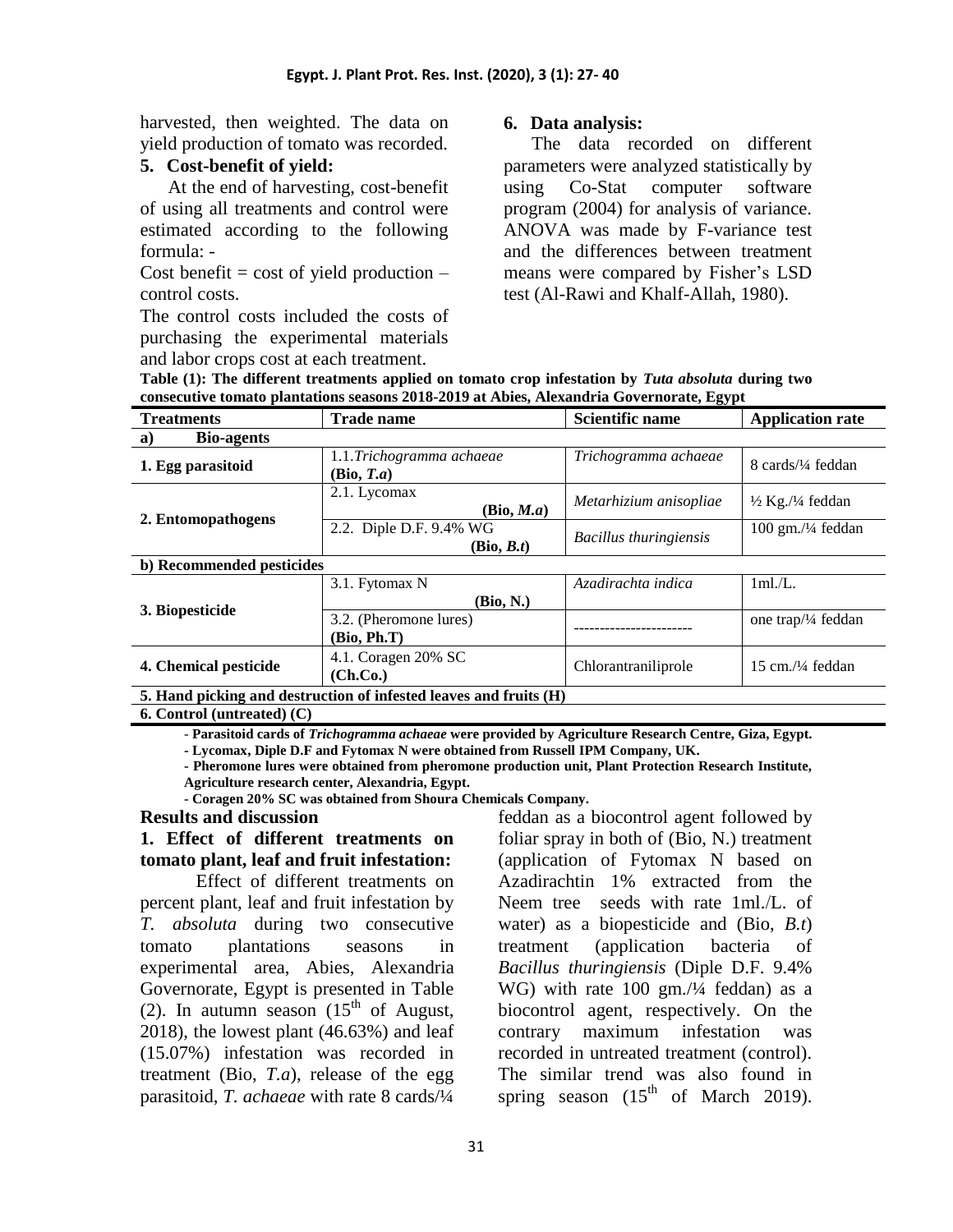While, other results revealed that spring season was highest population density of *T. absoluta* followed by summer season (Tabikha and Abdel Nasser, 2015). In several Egyptian tomato producing areas, the degree of damage by this insect even reached 100% (Moussa *et al*., 2013). Under plastic greenhouse conditions in Nasr city (Cairo area, northern Egypt), infestation began in the third week of March and both the highest numbers of *T. absoluta* larvae and percentage of tomato infestation occurred in July (Ata and Megahed, 2014).

Effect of different treatments on fruit infestation by *T. absoluta* per plant during two consecutive tomato plantations seasons 2018-2019 at Abies, Alexandria Governorate, Egypt is showed in Table (2). In autumn season, the treatment (Bio, *T.a*) had the lowest fruit infestation (11.44%) followed by (Bio, N*.*) treatment (12.80%) and (Bio, *B.t*) treatment (13.23%). Maximum fruit infestation (19.97%) was recorded in control (untreated treatment). The same trend was also found in spring season. Accordingly, maximum reduction of fruit infestation over control after two consecutive tomato plantations seasons was also found in treatment (Bio, *T.a*) (42.71%) followed by (Bio, N*.*) treatment  $(35.90\%)$  and  $(Bio, B.t)$  treatment (33.75%) comparing with use of conventional agriculture practices, chemical pesticide (Ch, Co.); hand picking and destruction of infested leaves and fruits (H) in tomato field at Alexandria Governorate, Egypt. While, no significant differences were observed between treatments (Bio, N.), (Bio,*B.t*), (Bio, *M.a*) and (Bio, *T.a*).

All treatments reduced population density of tomato leaf miner significantly. This study also revealed that after 7 -10 days of treatment

application *B. thuringiensis* and *M. anisopliae* indicated effect on the larvae of *T. absoluta*, can be supposed that, the establishment of bacteria and fungi on the larvae of insect pests take some days. While, the application of Neem seed extract against larvae of *T. absoluta* resulted after 3 - 4 days. The results of the present experiment are quite like that of (Trindade *et al*., 2000; Hamdy and Walaa, 2013; Shalaby *et al*., 2013 and Shiberu and Getu, 2018).

# **2. Effect of different treatments on tomato yield:**

The results indicated in the end of tomato plantations spring season, 2019 that the treatment (Bio, *T.a*), release of the egg parasitoid, *T. achaeae* with rate 8 cards/¼ feddan as a biocontrol agent provided the highest yield (4.08 ton / ¼ feddan) followed by (Bio, N.) treatment, foliar spray of Fytomax N based on Azadirachtin 1% extracted from the Neem tree seeds with rate 1ml./L. of water as a biopesticid and (Bio, *B.t*) treatment, application bacteria of *B. thuringiensis* (Diple D.F. 9.4% WG) as a biocontrol agent with rate 100 gm./¼ feddan (3.95 and 3.88 ton/¼ feddan, respectively) (Table, 3). Accordingly, Minimum tomato yield (2.66 ton/1/4) feddan) was recorded in control (untreated treatment).

# **3. Cost benefit of yield:**

Cost benefit of different treatments for managing *T. absoluta* after two consecutive tomato plantations seasons 2018-2019 at Abies, Alexandria Governorate, Egypt is presented in Table (3). The cost benefit was the highest (5841.85 L.E) in treatment (Bio, *T.a*) followed by both of treatment (Bio, N), and treatment (Bio, *B.t*) (5699.04 and 5607.45 L.E, respectively). Data shown that the treatment (Bio, *T.a*), release of the egg parasitoid, *T. achaeae* with rate 8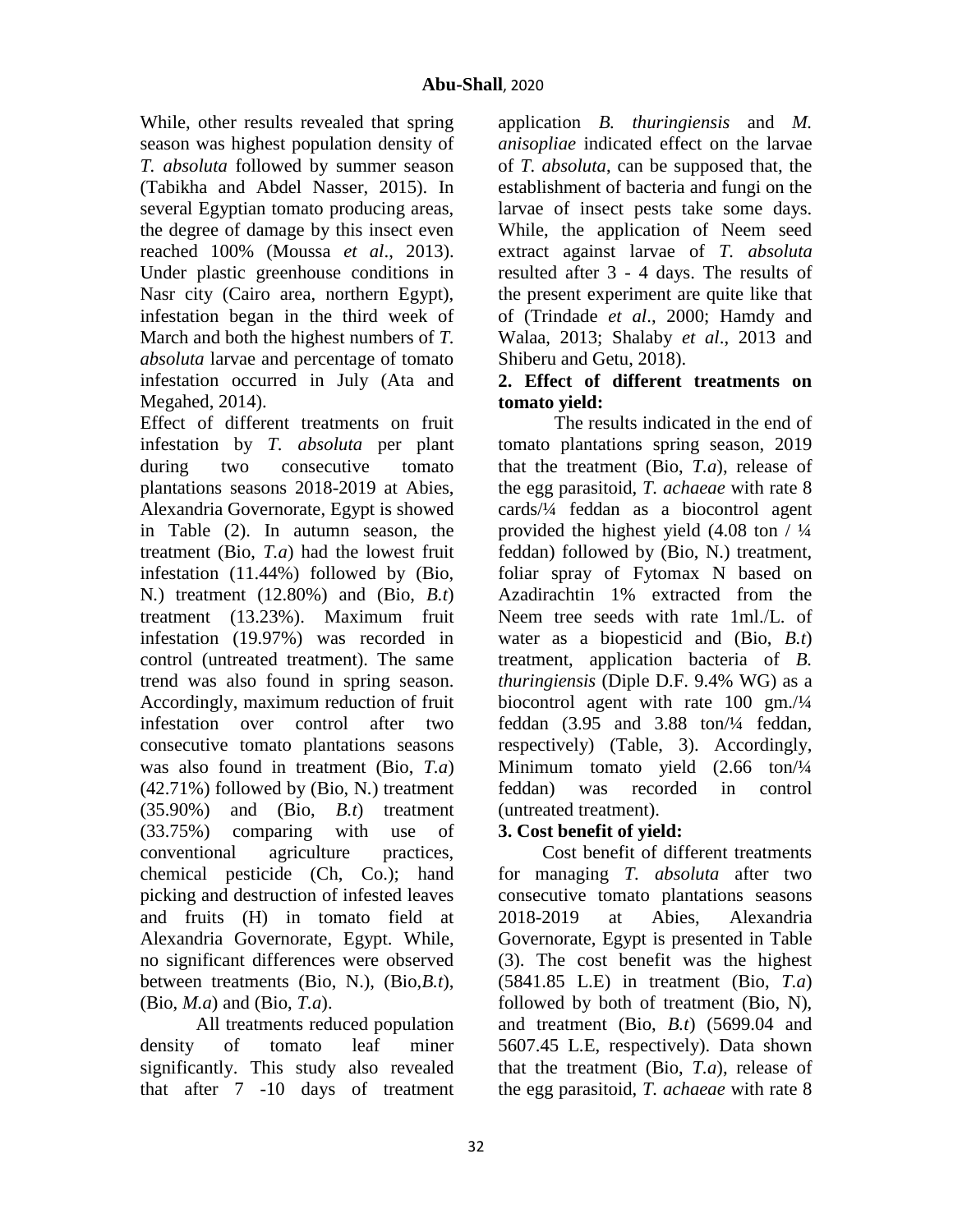2013).

cards/¼ feddan as a biocontrol agent proved to be effective considering reduction of *T. absoluta* infestation, increase of yield production and cost benefit. On other hand, using chemical pesticide (Ch, Co), application of Coragen 20%SC with rate 0.5ml./L. of water gave the low yield production and cost benefit. So, considering that the result after two consecutive tomato plantations seasons 2018-2019, the treatment (Bio, *T.a*) may be recommended for managing tomato leaf miner, *T. absoluta* at Abies, Alexandria Governorate, Egypt*.* Besides, the other advantages of using the safe biocontrol agents directly on the yield production and indirectly on the environment and living agents.

Generally, seasonal rate of infestation in biocontrol agents and biopesticides treatments was less than the chemical pesticide treatment, especially treatment with release of the egg parasitoid, *T. achaeae* showed least percentages of fruits infestation (11.44% and 3.38% in autumn and spring seasons, respectively) compared with (16.42% and 4.05% in autumn and spring seasons, respectively) in the chemical pesticide treatment Coragen 20%SC (chlorantraniprole). In the same trend, Laham *et al.* (2009) reported that chlorantraniliprole is a relatively new insecticide for the control of lepidoptera and selected other species, Because of the new mode of action on both larvicidal and ovicidal activity. Also, Chlorantraniliprole has negligible impact on key parasitoids, predators, and pollinators by use field rates. However, the efficiency of chemical control of tomato leaf miner infestations has been poor because of the endophytic habit of its larvae, which are protected in the leaf In the present study, obtained

mesophyll or inside fruits (Cocco *et al.,*

results agree with Agamy (2003) and Mills (2010) who stated that egg parasitoid species of family Trichogrammatidae are considered efficient biological control agents and are widely used commercially for the suppression and control of lepidopterous pests on many crops. They are easy to rear and release either in open fields or protected crops (Chailleux *et al.*, 2012). Also, Abd El-Hady (2014) stated that increasing the number of released parasitoids caused significant increase of parasitization and the seasonal rate of infestation was obviously less than the pesticides' treatments and relatively than the bio-rational solutions. Goda *et al.* (2015) revealed that oophagous parasitoid would play crucial role to the success of biological control program for management of tomato leaf miner, *T. absoluta*. Obtained results revealed that possible to reduce the tomato leaf miner impact by applying Fytomax N (Azadirachtin), which showed promising results in controlling *T. absoluta*. Researchers have focused on the use of botanical extracts, oils and plant powders, which are cheap, of short persistence and of low mammalian toxicity were indicated that many of these plant materials show a broad spectrum of activity against insect pests, such as lethal, antifeedant, repellent and growth regulatory effects (Shiberu and Getu, 2018). Fytomax N had great efficacy towards *T. absoluta* and rates of infestation were always less, because Fytomax N prevents or interferes with an insect's development. It has an ovicidal effect and controls target pests by contact as well as by ingestion. It acts as repellent, antifeedant, and interference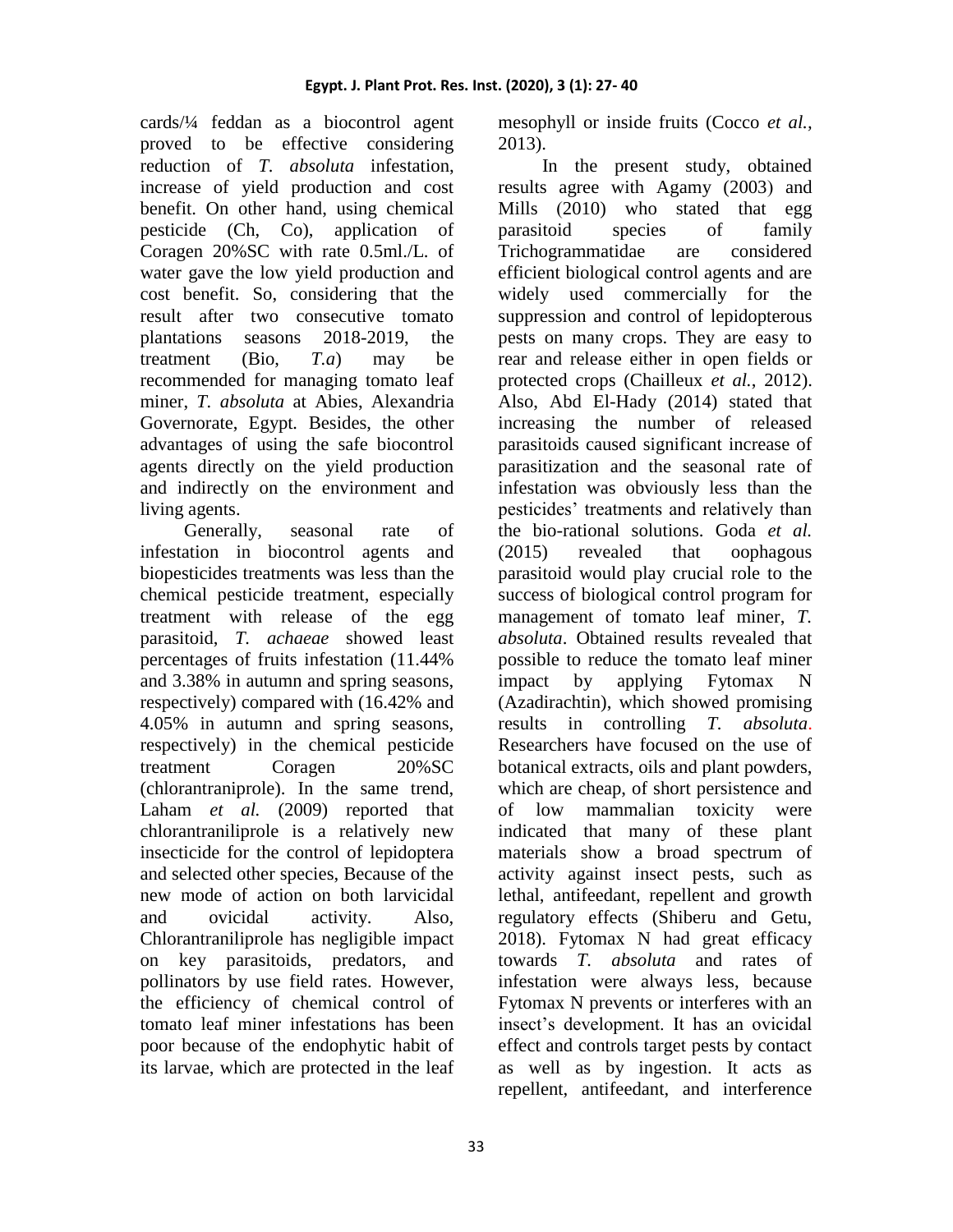with the molting process of insect pest. Treated insects stop feeding and growing. Nevertheless, few biopesticides are effective against *T. absoluta* and selective to beneficial insects at the same time (Goda *et al*., 2015). Also, found that Azadirachtin caused high mortality in *T. absoluta* larvae allowing only 2.5–3.5% survival (Tomé *et al.*, 2013). While, Serviciode Sanidad (2008) recommended that use of Azadirachtin as a preventive spray cause light infestations (< 30 adult catches per week) of *T. absoluta*.

The studies that focused on the effect of *B. thuringiensis* on *T. absoluta* have been performed that the commercial formulates based on *B. thuringiensis* may be a good control alternative for *T. absoluta* as other insect pests. It is a Lepidoptera-specific microbial, which ingested and disrupts the mid gut membranes (Giustolin *et al*., 2001; Niedmann and Meza-Basso, 2006 and Mallia, 2009). The *B. thuringiensis* is highly efficient in controlling *T. absoluta*, because the first instar larvae were the most susceptible than the second and third instar larvae. This result has shown that the impact of *T. absoluta* can be greatly reduced by spraying only *B. thuringiensis* with no need for chemical insecticides (González-Cabrera *et al.,*  2011).

Hence, it is important to regularly survey solanaceous plants for the occurrence of *T. absoluta* and document natural enemies attacking different stages of the pest. It is crucial to educate farmers on pest stages and symptoms of damage caused by *T. absoluta*. So that, farmers can determine initiate action on time and prevent spread of the pest. It would also be useful to help the farmers in identifying potential biocontrol agents of the pest, *T. absoluta*. In conclusion, applying biocontrol agents or biopesticids like in this study achieved best rates of reduction of *T. absoluta* infestation at Abies, Alexandria Governorate, Egypt in two consecutive tomato plantations seasons 2018-2019. Further studies are needed for other tomato plantations as different rates of the *Tuta absoluta* population are expected. It is concluded that the identification of biocontrol agents against *T. absoluta* with high efficacy and fruits quality, may serve as an important in management programmes of *T. absoluta* as ecofriendly manner.

# **References**

- **Abd El-Hady, M. (2014):** Biological control studies on some insect pests infesting tomato plants at Ismailia governorate, Egypt. M. Sc. thesis, Faculty of Agriculture, Suez Canal University.
- **Agamy, E. A. (2003):** The inundative release of *Trichogramma evanescenes* West. as biocontrol agent against the potato tuber moth, *Phthorimaea operculella* (Zeller). Egypt. J. Biol. Pest Control, 13(1- 2): 101-104.
- **Al-Rawi, K. M. and Khalf-Allah, A. M. (1980):** Design and analysis of agriculture experiments. Text book. El Mousil Univ. Press. Ninawa, Iraq. pp 487.
- **Ata, T. E. and Megahed, M .M. M. (2014):** Population density of tomato leaf miner *Tuta absoluta*  (Meyrick) (Lepidoptera: Gelechiidae) under protected cultivation in Egypt. Middle East Journal of Agriculture Research, 3: 1242–1247.
- **Ballal, C. R.; Gupta, A.; Mohan, M.; Lalitha, Y. and Verghese, A. (2016):** The new invasive pest *Tuta absoluta* (Meyrick) (Lepidoptera: Gelechiidae) in India and its natural enemies along with evaluation of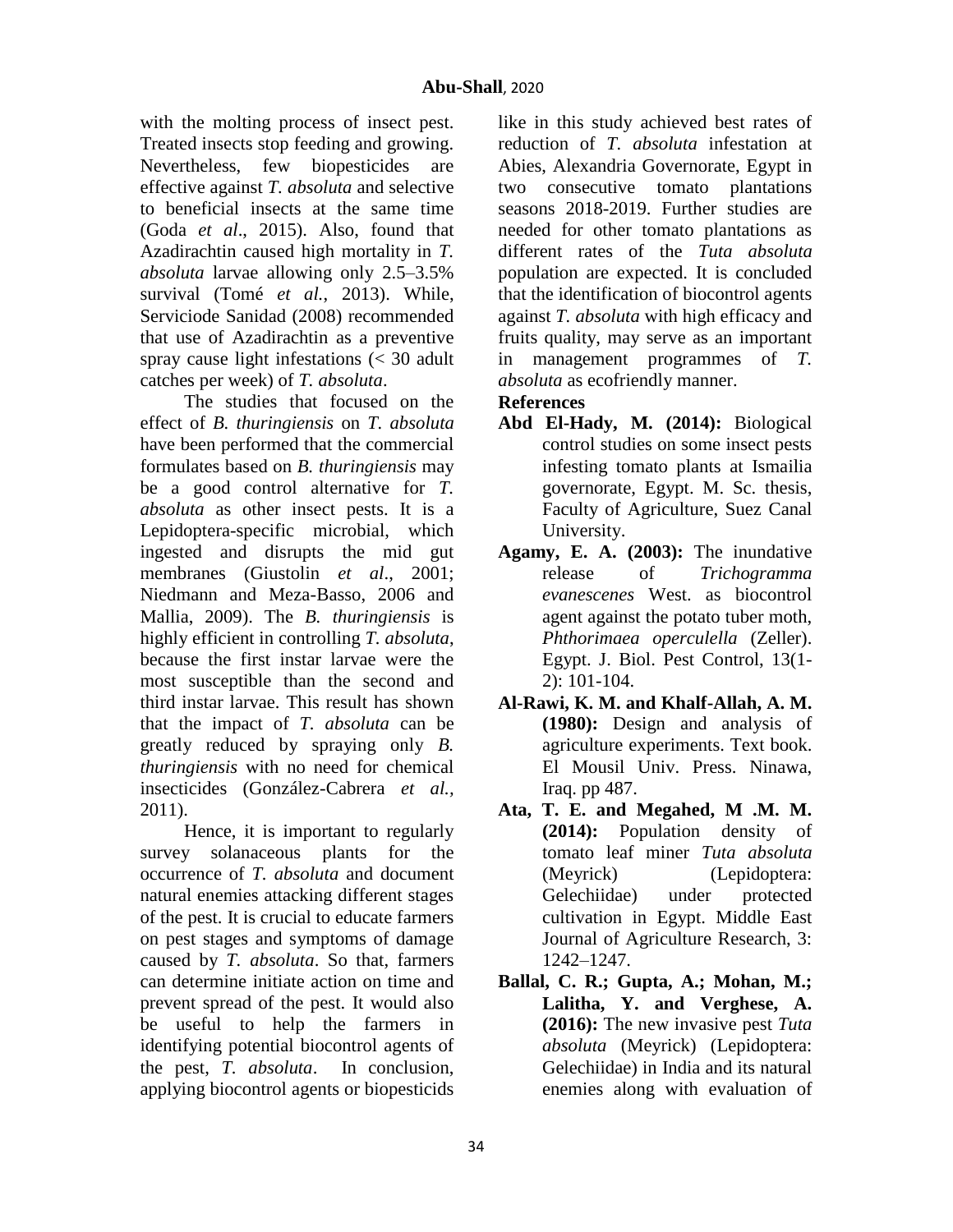Trichogrammatids for its biological control. Current Science, 110 (11):2155-2159.

- **Caparros Megido, R.; Haubruge, E. and Verheggen, F. J. (2013):** Pheromone-based management strategies to control the tomato leaf miner, *Tuta absoluta* (Lepidoptera: Gelechiidae). A review. Biotechnology, Agronomy, Society and Environment, 17: 475–482.
- **Chailleux, A.; Desneux, N.; Seguret, J.; Do Thi Khanh, H.; Maignet, P. and Tabone, E. (2012):** Assessing European egg parasitoids as a mean of controlling the invasive South America tomato pinworm *Tuta absoluta* PLOS ONE, 7(10): e48068.
- **Cherif, A. and Kaouthar, L. G. (2014):** Control of the tomato leaf miner *Tuta absoluta* (Lepidoptera; Gelechiidae) using the mass trapping tool in tomato open field plot and greenhouses in Tunisia Agricultural Science Research Journal,4(10):. 161- 173.
- **Cocco, A.; Deliperi, S. and Delrio, G. (2013):** Control of *Tuta absoluta* (Meyrick)(Lep., Gelechiidae) in greenhouse tomato crops using the mating disruption technique. J. Appl. Entomol., 137(1-2):16-28.
- **Desneux, N.; Wajnberg, E.; Wyckhuys, K. A. G.; Burgio, G.; Arpaia, S.; Narváez-Vasquez, C. A.; González-Cabrera, J.; Catalán Ruescas, D.; Tabone, E.; Frandon, J.; Pizzol, J.; Poncet, C.; Cabello, T. and Urbaneja, A. (2010):** Biological invasion of European tomato crops by *Tuta absoluta*: ecology, geographic expansion and prospects for biological control. Journal of Pest Science, 83(3): 197-215.
- **Garcia, M. F. and Espul, J. C. (1982):** Bioecology of the tomato moth, *Scrobipalpula absoluta* in Mendoza, Argentina Republic. Revista Investigaciones Agropecuarias, 17: 18-25.
- **Germain, J. F.; Lacordaire, A. I.; Cocquemopt, C. E; Ramel, J. M. and Qudaed, E. (2009):** Un nouveau ra vaguer. De la tomate en france: *Tuta absoluta* PHN. Rev.Hortic., 512:37-41.
- **Giustolin, T. A.; Vendramim, J. D.; Alves, S. B. and Vieira, S.A. (2001):** Pathogenicity of *Beauveria bassiana* (Bals.) Vuill. To *Tuta absoluta* (Meyrick) (Lepidoptera: Gelechiidae) reared on two genotypes of tomato. Neotrop Entomol, 30:417–421.
- **Goda, N. F.; El-Heneidy, A. H.; Djelouah, K. and Hassan, N. (2015):** Integrated Pest Management of the Tomato Leaf Miner, *Tuta absoluta* (Meyrick) (Lepidoptera: Gelechiidae) in Tomato Fields in Egypt. Egyptian Journal of Biological Pest Control, 25(3): 655-661.
- **González-Cabrera, J.; Mollá, O.; Montón, H. and Urbaneja, A. (2011):** Efficacy of *Bacillus thuringiensis* (Berliner) in controlling the tomato borer, *Tuta absoluta* (Meyrick) (Lepidoptera: Gelechiidae). BioControl, 56:71- 80.
- **Haddi, K. (2012):** Studies on insecticide resistance in *Tuta absoluta*  (Meyrick), with special emphasis on characterisation of two target site mechanisms at Catania, Italy. PhD. thesis, Faculty of Agriculture, University of Catania.
- **Hamdy, E. M. H. and Walaa, E. (2013):** Efficacy of bio-and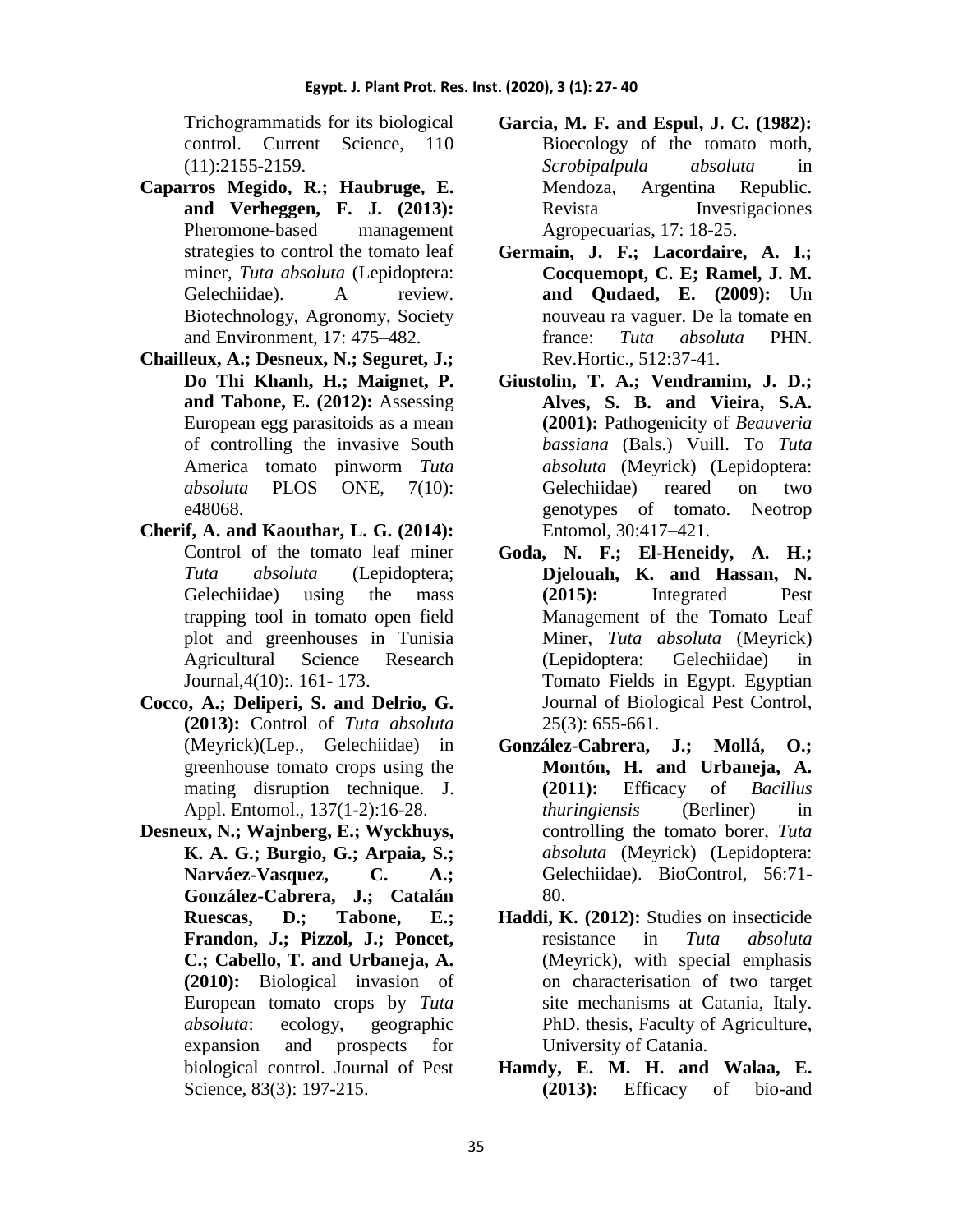chemical insecticides in the control of *Tuta absoluta* (Meyrick) and *Helicoverpa armigera* (Hubner) infesting tomato plants. Aust J Basic and App Sci, 7: 943-948.

- **Khanjani, M. (2013):** Vegetable pest in Iran, 5nd Edition, Bu-Ali Sina University Press Center, Iran, 467.
- **Kona, N. E. M.; Taha, A. K. and Mahmoud, M. E. (2014):** Effects of Botanical Extracts of Neem (*Azadirachta indica*) and Jatropha (*Jatropha curcus*) on eggs and larvae of tomato leaf miner, *Tuta absoluta* (Meyrick) (Lepidoptera: Gelechiidae). Persian Gulf Crop Protection, **3**(3): 41-46.
- **Korycinska, A. and Moran, H. (2009):** Plant pest notice: South American tomato moth, *Tuta absoluta* (Nr 56). p. 1-4. Department for Environment, Food and Rural Affairs, Food and Environment Research Agency, London, UK.
- **Laham, G. P.; Cordova, D. and Barry, J. D. (2009):** New and selective ryanodinem receptor activators for insect control. Bioinorganic Medicinal Chemistry, 17:4127- 4133.
- **Mallia, D. (2009):** Guidelines for the control and eradiaction of *Tuta absoluta* Ministry for Resources and Rural Affairs, Plant Health Department, Malta. Accessed November 4, 2009. [http://www.agric.gov.mt/plant](http://www.agric.gov.mt/plant-health-deptprofile)[health-deptprofile?](http://www.agric.gov.mt/plant-health-deptprofile)  $l=1$
- **Maluf, W.; Barbosa, L. and Santa-Cecília, L. C. (1997):** 2- Tridecanone-mediated mechanisms of resistance to the South American tomato pinworm *Scrobipalpuloides absoluta* (Meyrick, 1917) (Lepidoptera- Gelechiidae) in

*Lycopersicon* spp. Euphytica, 93(2): 189-194.

- **Mills, N. (2010):** Egg parasitoids in biological control and integrated pest management. In: (ed). Egg parasitoids in agroecosystems with emphasis on *Trichogramma*. Springer, pp.389-411.
- **Molla, O.; Gonzalez-Cabrera, J. and Urbaneja, J. (2011):** The combined use of *Bacillus thuringiensis* and *Nesidiocoris tenuis* against the tomato borer *T. absoluta*. Biocontrol, 56: 883-891.
- **Moussa, S.; Sharma, A.; Baiomy, F. and El-Adl, F. E. (2013):** The status of tomato leaf miner *Tuta absoluta* (Meyrick) (Lepidoptera: Gelechiidae) in Egypt and potential effective pesticides. Academic Journal of Entomology, 6: 110– 115.
- **Niedmann, L. L. and Meza-Basso, L. (2006):** Evaluacio´n de cepas nativas de *Bacillus thuringiensis* como una alternativa de manejo integrado de la polilla del tomate (*Tuta absoluta* Meyrick; Lepidoptera: Gelechiidae) en Chile. Agric Te´cnica, 66:235–246.
- **Pasquale, C.; Simona, C.; Stine S.; Luigi, I.; Jesper, G. S.; Martin, H. and Emilio G. (2015):** Improving the efficiency of *Trichogramma achaeae* to control *Tuta absoluta*. International Organization for Biological Control (IOBC). BioControl. DOI 10.1007/s10526-015-9684-1
- **Pereyra, P. C. and Sanchez, N. E. (2006) :** Effect of two solanaceous plants on development and population parameters of the tomato leaf miner, *Tuta absoluta*  (Meyrick0 (Lepidoptera: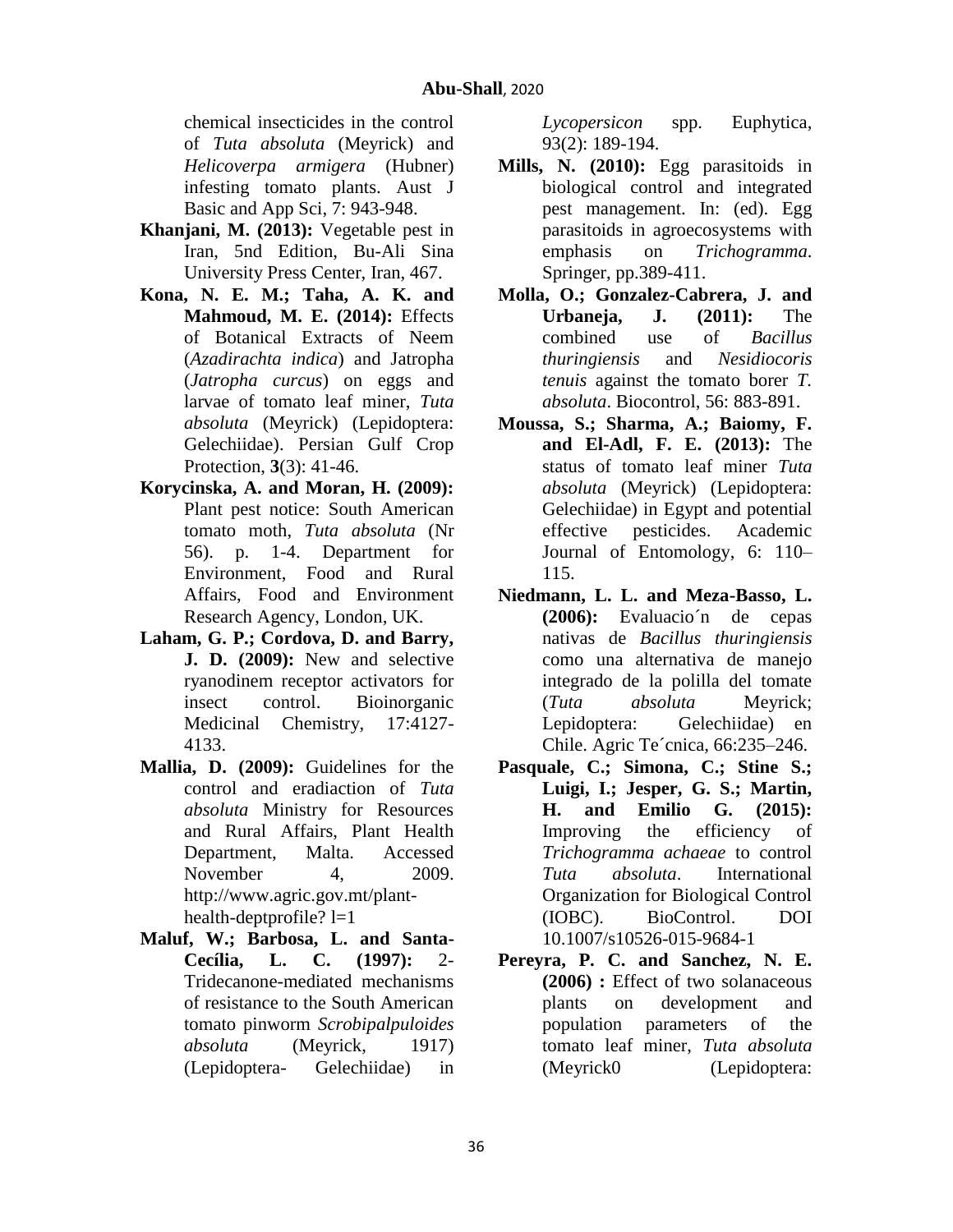Gelechiidae). Neotropical Entomology, 35(5): 671-676.

- **Ramzi Mansour; Thierry Brévault; Anaïs Chailleux; Asma Cherif; Kaouthar Grissa Lebdi; Khalid Haddi; Samira A. Mohamed; Robert S. Nofemela; Abiola Oke; Serigne Sylla; Henri E.Z. Tonnang; Lucia Zappalà; Marc Kenis; Nicolas Desneux and Antonio Biondi. (2018.):** Occurrence, biology, natural enemies and management of *Tuta absoluta* in Africa. Entomologia Generalis, 38 (2): 83–112.
- **Salama, H. S. A.; Ismail, I. A.; Fouda, M.; Ebadah, I. and Shehata, I. (2015):** Some ecological and behavioral aspects of the tomato leaf miner *Tuta absoluta* (Meyrick) (Lepidoptera: Gelechiidae). Journal of Balkan Ecology, 7: 35–44.
- **Senior, L.; McEwen, P.; McEwen, P.; New, T. and Whittington, A. (2001):** The use of lacewings in biological control. Lacewings in the Crop Environment: 296-302.
- **Serviciode Sanidad, V. M. 2008.** Control de la polilla del tomate (T*uta absoluta*). Horticultura internacional, (64): 30-31.
- **Shalaby, H. H.; Faragalla, F. H.; El-Saadany, H. M. and Ibrahim, A. A. (2013):** Efficacy of three entomopathogenic agents for control of the tomato borer, *Tuta absoluta* (Meyrick) (Lepidoptera: Gelechiidae). Nat Sci, 11 (7): 63- 72.
- **Shiberu, T. and Getu, E. (2018):** Evaluation of bio-pesticides on integrated management of tomato leaf miner, *Tuta absoluta* (Meyrick) (Gelechiidae: Lepidoptera) on tomato crops in Western Shewa of Central Ethiopia. Entomol Ornithol

Herpetol, 7: 206. doi:10.4172/2161- 0983.1000206.

- **Sridhar, V.; Chakravarthy, A. K.; Asokan, R.; Vinesh, L. S.; Rebijith, K. B. and Vennila, S. (2014):** New record of the invasive south American tomato leaf miner, *Tuta absoluta* (Meyrick) (Lepidoptera: Gelechiidae) in India. Pest Manag Hort Ecosyst.**,** 20: 148– 154.
- **Tabikha, R. M. M. and Abdel Nasser, T. H. (2015):** Annual generations and population fluctuation of tomato leaf miner moth *Tuta absoluta* (Meyrick) (Lepidoptera: Gelechiidae) in El- Behera Governorate, Egypt. Egypt. Acad. J. Biology. Sci(A) Entomology, 8(1): 141-153.
- **Tillman, P. G. (2000):** Effect of selected insecticides on the natural enemies *Coleomegilla maculata* and *Hippodamia convergens*  (Coleoptera: Coccinellidae), *Geocoris punctipes* (Hemiptera: Lygaeidae), and *Bracon mellitor*, *Cardiochiles nigriceps*, and *Cotesia marginiventris* (Hymenoptera: Braconidae) in cotton. Journal of Economic Entomology, 93(6): 1638.
- **Tomé, H. V. V.; Martins, J. C.; Corrêa, A. S.; Galdino, T. V. S.; Picanço, M. C. and Guedes, R. N. C. (2013):** Azadirachtin avoidance by larvae and adult females of the tomato leaf miner, *Tuta absoluta*. Crop Protection, 46(0): 63- 69.http://dx.doi.org/http://dx.doi.or g /10.1016/ j.cropro.2012.12.021
- **Trindade, R. C. P.; Marques, I. M. R.; Xavier, H. S. and de Oliveira, J. V. (2000):** Neem seed kernel extract and the tomato leaf miner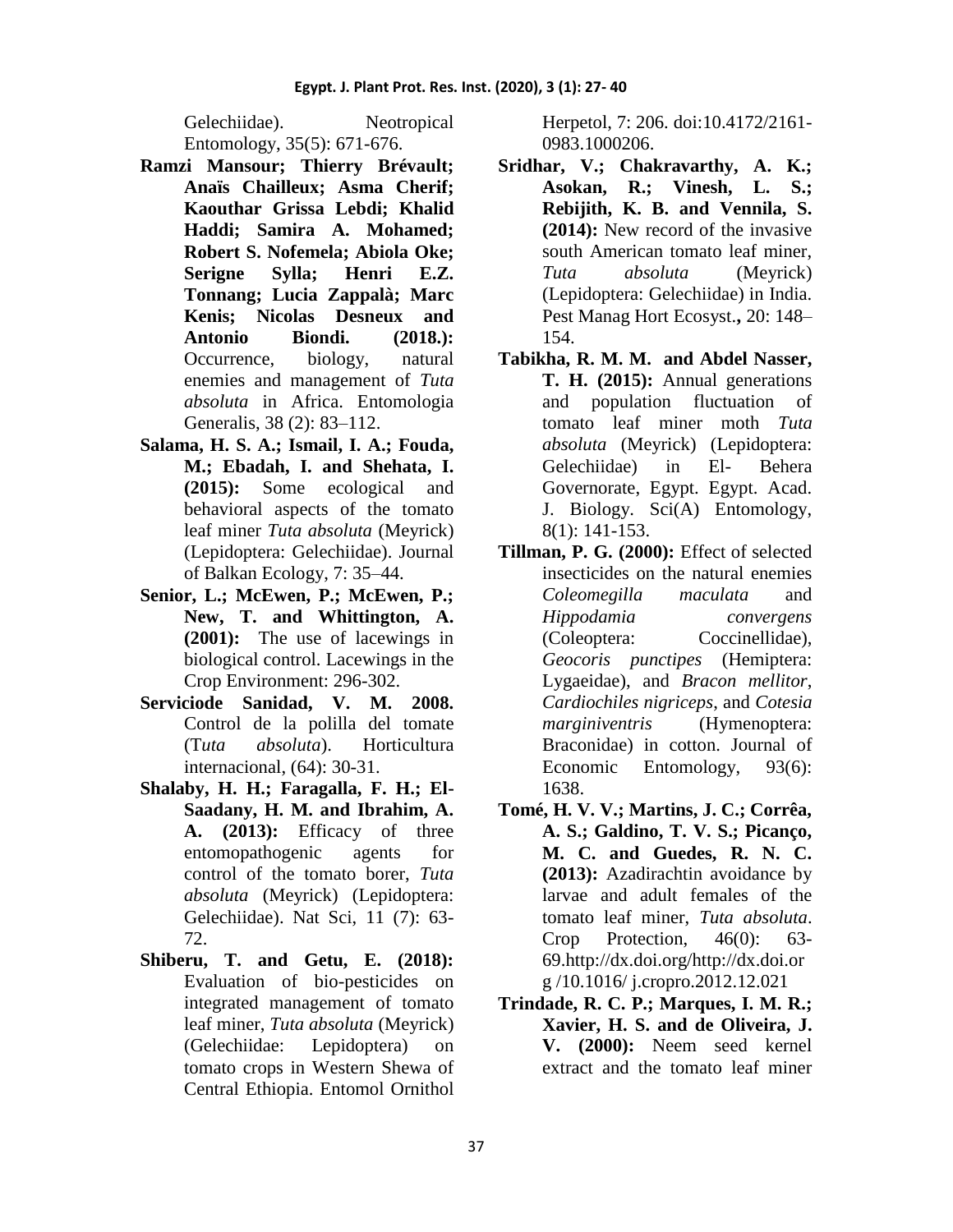egg and larvae mortality. Scientia Agricola, 57: 407-413.

- **Urbaneja, A.; González-Cabrera, J.; Arnó, J. and Gabarra, R. (2012):**  Prospects for the biological control of *Tuta absoluta* in tomatoes of the Mediterranean basin. Pest Manage. Sci., 68(9): 1215-1222.
- **Venkatramanan, S.; Marathe, A.; Eubank, S.; Marathe, M. and Adiga, A. (2017):** Hybrid models for ecological and anthropogenic drivers of pest invasion: Case study of *Tuta absoluta* in Nepal. In: Proceedings of International Conference on Biodiversity, climate change assessment and impacts on Livelihood, 10-12 January 2017, Kathmandu, Nepal.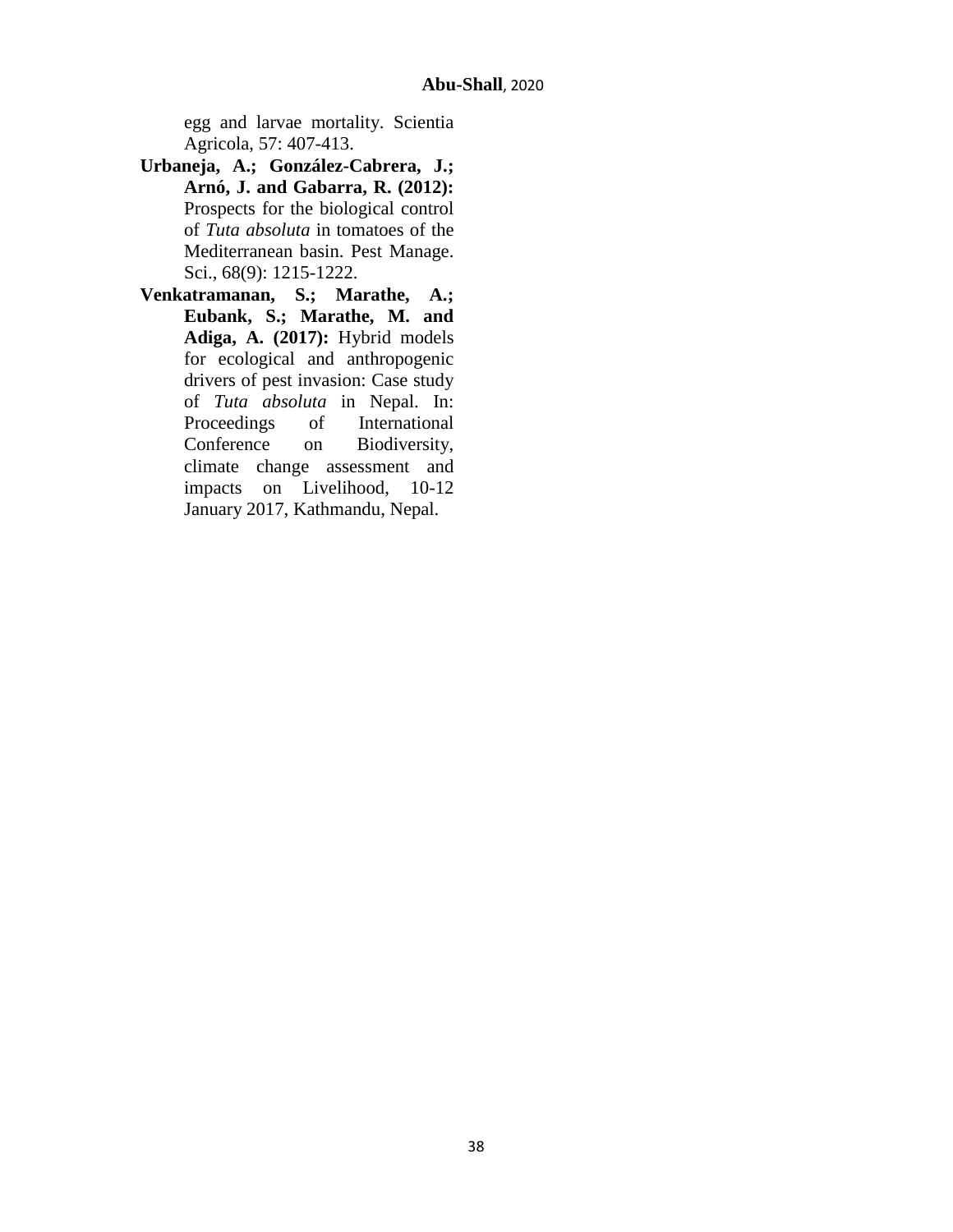#### **Egypt. J. Plant Prot. Res. Inst. (2020), 3 (1): 27- 40**

| <b>Treatments</b>           | % Plant infestation                               |                                                            | % Leaf infestation                         |                                                  | % Fruits infestation                              |                                                  | % reduction over control                            |
|-----------------------------|---------------------------------------------------|------------------------------------------------------------|--------------------------------------------|--------------------------------------------------|---------------------------------------------------|--------------------------------------------------|-----------------------------------------------------|
|                             | <b>Autumn season</b><br>(15th of August,<br>2018) | <b>Spring season</b><br>$(15th \text{ of March})$<br>2019) | Autumn season<br>(15th of August,<br>2018) | <b>Spring season</b><br>(15th of March,<br>2019) | <b>Autumn season</b><br>(15th of August,<br>2018) | <b>Spring season</b><br>(15th of March,<br>2019) | after two consecutive tomato<br>plantations seasons |
| (Bio, T.a)                  | 46.63c                                            | 43.04c                                                     | 15.07f                                     | 5.93c                                            | 11.44c                                            | 3.38c                                            | 42.71                                               |
| (Bio, M.a)                  | 60.20 <sub>b</sub>                                | 50.17 <b>b</b>                                             | 19.22c                                     | 7.58c                                            | 13.37bc                                           | 3.66 <b>bc</b>                                   | 33.05                                               |
| (Bio, B.t)                  | 58.64 <b>b</b>                                    | 49.96 <sub>b</sub>                                         | 16.97de                                    | 7.26c                                            | 13.23bc                                           | 3.64bc                                           | 33.75                                               |
| (Bio, N.)                   | 49.14c                                            | 44.49c                                                     | 16.06ef                                    | 7.26c                                            | 12.80bc                                           | 3.58bc                                           | 35.90                                               |
| (Bio, Ph.T.)                | 80.43a                                            | 63.74 <b>a</b>                                             | 23.35 <sub>b</sub>                         | 10.09 <sub>b</sub>                               | 18.29ab                                           | 4.28ab                                           | 17.78                                               |
| (Ch, Co.)                   | 58.99b                                            | 50.90 <sub>b</sub>                                         | 17.69 <sub>d</sub>                         | 7.53c                                            | 16.42abc                                          | 4.05abc                                          | 8.41                                                |
| (H)                         | 81.28a                                            | 64.40a                                                     | 23.43 <sub>b</sub>                         | 14.52 <b>b</b>                                   | 16.98abc                                          | $4.05$ abc                                       | 14.97                                               |
| (C)                         | 84.64a                                            | 66.94a                                                     | 25.40a                                     | 15.54a                                           | 19.97a                                            | 4.47a                                            | -------                                             |
| of<br>Level<br>significance | $**$                                              | $***$                                                      | $***$                                      | $***$                                            | $***$                                             | $***$                                            |                                                     |
| $CV\%$                      | 5.33                                              | 8.51                                                       | 3.00                                       | 5.17                                             | 7.00                                              | 9.06                                             |                                                     |

**Table (2): Effect of different treatments on percent plant, leaf and fruit infestation by** *Tuta absoluta* **during two consecutive tomato plantations seasons 2018-2019 at Abies, Alexandria Governorate, Egypt.**

#### **Abbreviations of Experimental Treatments**

(Bio, *T.a*) = release of the egg parasitoid, *Trichogramma achaeae* with rate 8 cards / ¼ feddan.

(Bio, *M.a*) = application fungi of *Metarhizium anisopliae* (Lycomax) ½ Kg. / ¼ feddan in soil.

(Bio, *B.t*) = application bacteria of *Bacillus thuringiensis* (Diple D.F. 9.4% WG) 100 gm. / ¼ feddan by foliar spray.

(Bio, N.) = application of Fytomax N (based on Azadirachtin 1% extracted from the Neem tree seeds) 1ml / L of water by foliar spray.

(Bio, Ph.T)= application of Pheromone lures through installation of delta sex pheromone trap with rate one trap / ¼ feddan.

(Ch, Co) = application chemical pesticide of Coragen 20%SC (chlorantraniprole) 15 cm. / ¼ feddan.

(H) = Hand picking and destruction of infested leaves and fruits.

 $(C)$  = control (untreated).